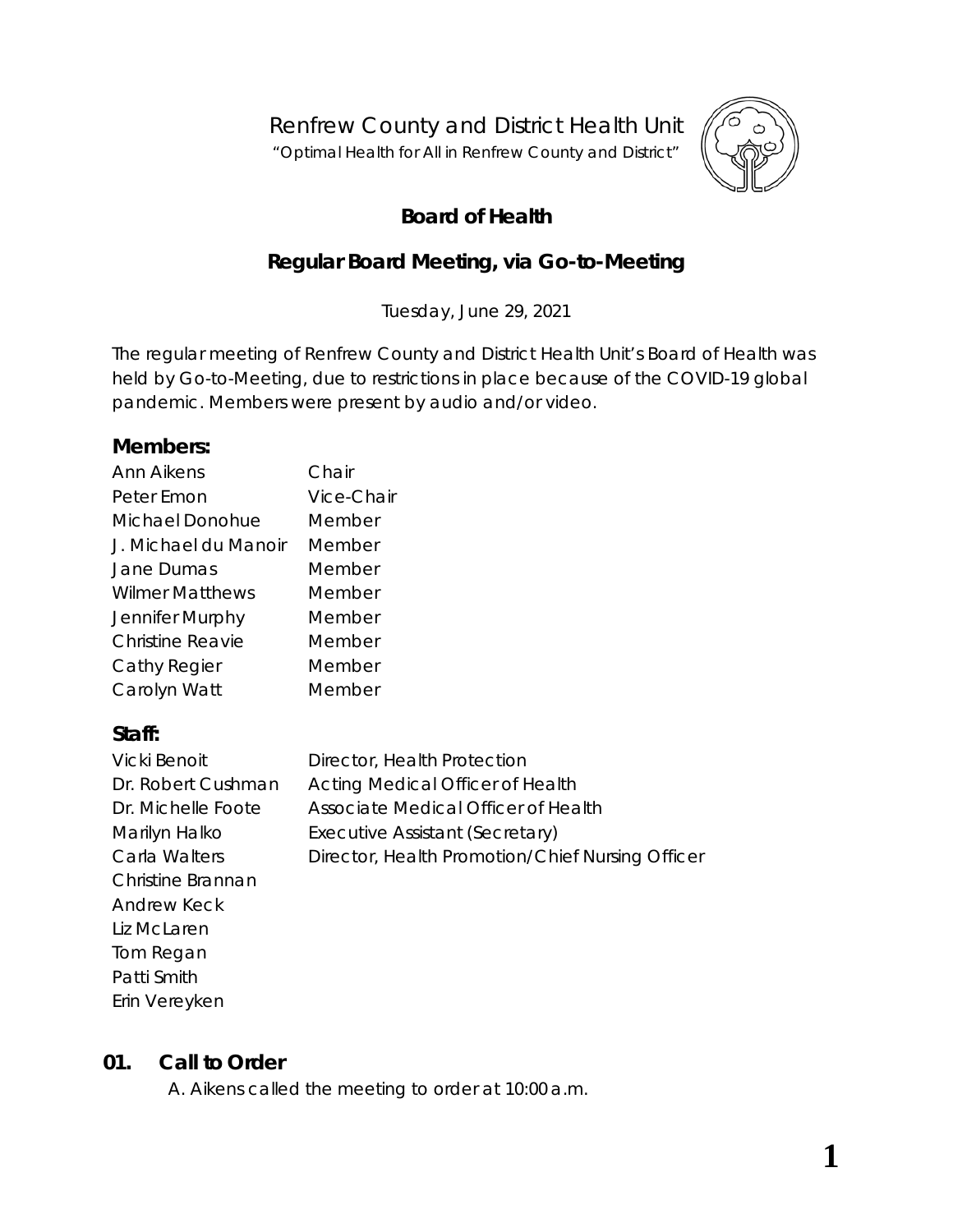## **02. Agenda Approval**

The agenda was approved, as presented.

### **Resolution: # 1 BoH 2021-Jun-29**

A motion by J. Murphy; seconded by C. Reavie; be it resolved that the Board approve the agenda, as presented.

Carried

## **03. Declarations of Conflict of Interest**

There were no declarations of conflict of interest.

### **04. Delegations**

There were no delegations.

## **05. Minutes of Previous Meetings (Approval)**

a. Regular Board Meeting Minutes 2021-May-25 The meeting minutes for the Regular Board meeting held on Tuesday, May 25, 2021, via *GoToMeeting*, were amended as follows:

Added on page two under Delegations—*2020 RCDHU Audited Financial Statements*—as a new paragraph after—*during 2020*:

• A Board Member requested that in Note 7—Grants—Province of Ontario, the \$509,647 budgeted Provincial Mitigation funding be removed from the Mandatory Programs line and included in the Mitigation line.

Removed:

• Attendees, listed on page seven and the top of page eight, who vacated the meeting during the closed session, were removed from the open session of the meeting minutes.

## **Resolution: # 2 BoH 2021-Jun-29**

A motion by J. M. du Manoir; seconded by J. Dumas; be it resolved that the Board approve the meeting minutes from the Regular Board meeting held on Tuesday, May 25, 2021, as amended.

Carried

## **06. Business Arising**

a. Action List—Regular Board Meeting—2021-May-25—updated All items from the updated **Action List-2021-May-25 Regular Board** Meeting were completed or deferred to a later date.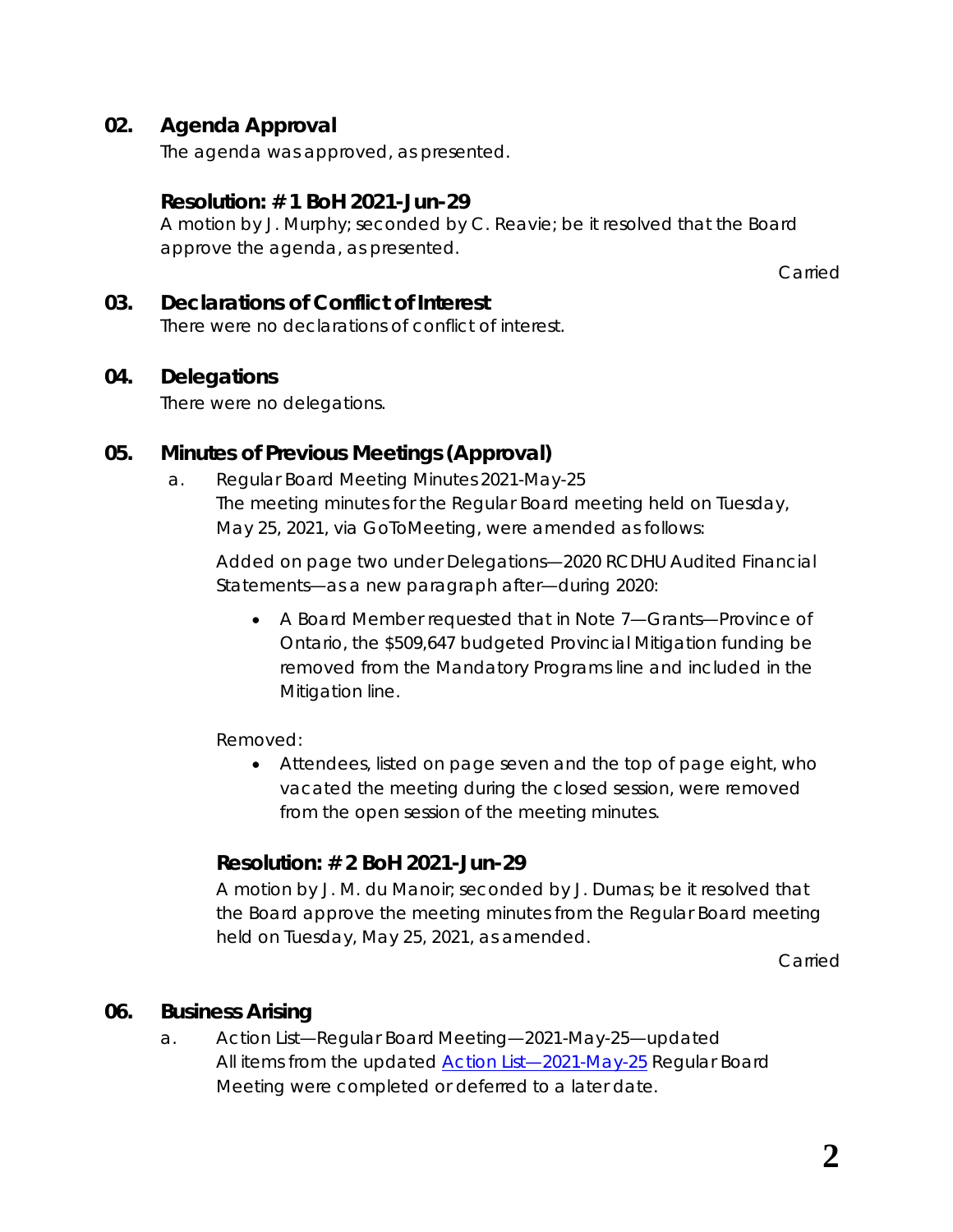b. Accumulated Surplus Summary

As per a request by a Board Member at the May 25<sup>th</sup> Regular Board meeting, Karen Black, Scott Rosien Black & Locke, sent the following information:

• Accumulated Surplus Summary.

# **07. Correspondence**

The Board received the following correspondence:

|    | Subject:                                                                                                                                | From:                                                              | Action:                                                                                                                                                       |
|----|-----------------------------------------------------------------------------------------------------------------------------------------|--------------------------------------------------------------------|---------------------------------------------------------------------------------------------------------------------------------------------------------------|
| a. | Letter from Warden to<br><b>Chair re: Opioid Crisis</b>                                                                                 | · Warden Robinson<br>County of Renfrew                             | • The Board directed<br>the Chair to<br>respond to the<br>Warden's letter per<br>Resolution: #3 BoH<br>2021-Jun-29, shown<br>below.                           |
| b. | <b>Amended Ontario Public</b><br><b>Health Standards:</b><br><b>Requirements for</b><br>Programs, Services and<br><b>Accountability</b> | • Christine Elliott,<br>Deputy Premier and<br>Minister of Health   | Received as<br>information.                                                                                                                                   |
| C. | <b>Amended Ontario Public</b><br><b>Health Standards:</b><br><b>Requirements for</b><br>Programs, Services and<br><b>Accountability</b> | • Dr. David Williams,<br><b>Chief Medical Officer</b><br>of Health | Received as<br>information.                                                                                                                                   |
| d. | <b>Mitigation Funding in</b><br>2022                                                                                                    | • Simcoe Muskoka<br><b>District Health Unit</b>                    | The Board directed<br>the Chair to send a<br>letter to Christine<br>Elliott, Minister of<br>Health, per<br>Resolution: #4 BoH<br>2021-Jun-29, shown<br>below. |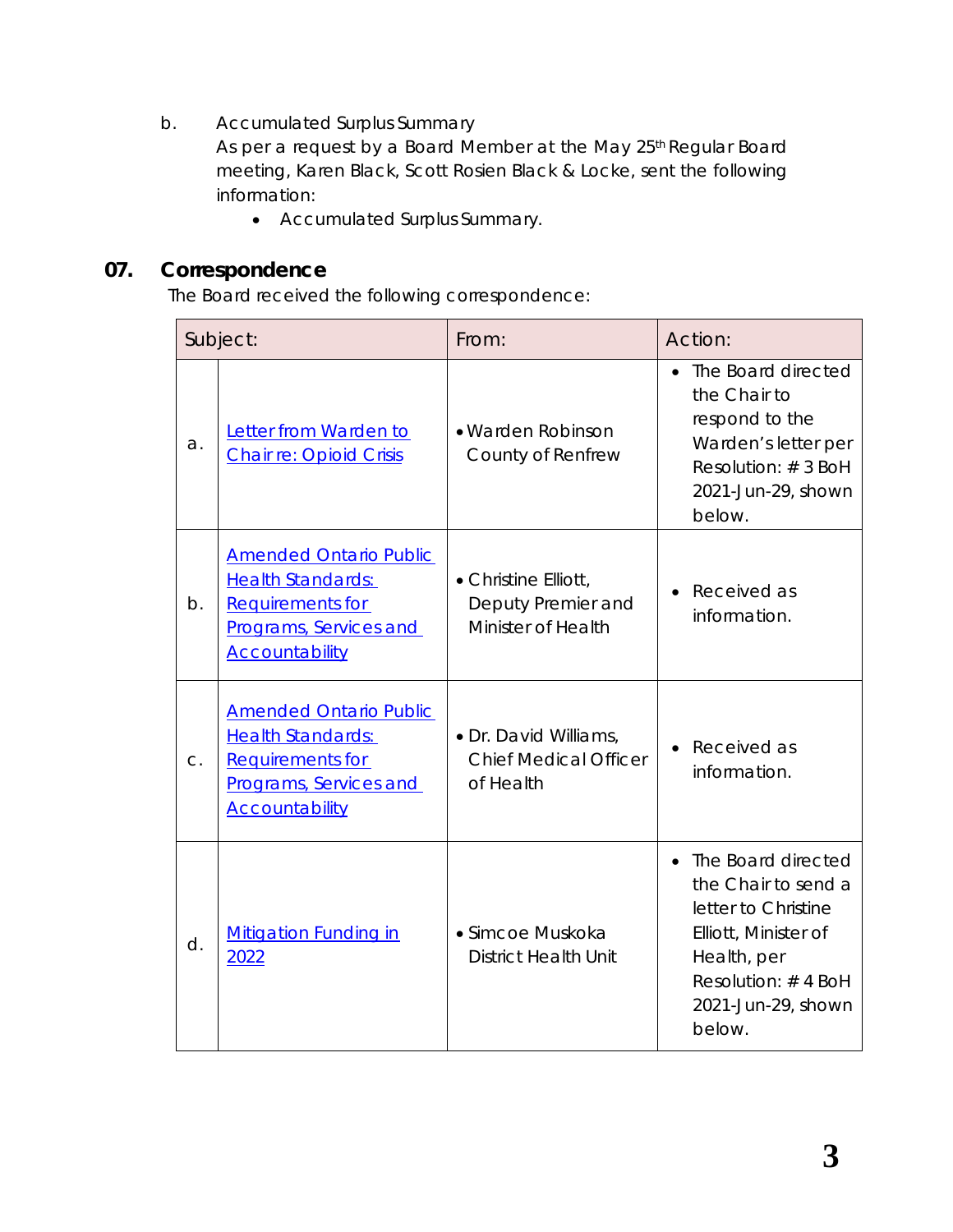## **Resolution: # 3 BoH 2021-Jun-29**

A motion by J. Murphy; seconded by C. Watt; be it resolved that the Board direct the BoH Chair to write a letter of response to the Warden regarding the Opioid crisis.

Carried

### **Resolution: # 4 BoH 2021-Jun-29**

A motion by J. Dumas; seconded by J. Murphy; be it resolved that the Board direct the BoH Chair to write a letter to the Minister of Health, Christine Elliott, requesting the continuation of the mitigation of funding for 2022.

Carried

At 10:15 Dr. Cushman, and the COVID Management Team joined the meeting.

Item  $#$  09. Staff Reports was move to item  $#$  08.

### **08. Staff Reports**

a. Report to the Board—Dr. Robert Cushman, Acting Medical Officer of Health Dr. Cushman gave a Report to the Board, that included the *[COVID-19](https://www.rcdhu.com/wp-content/uploads/2021/09/09.-a.-COVID-19-RCDHU-Epidemiology-Update-2021-06-22.pdf)  [Epidemiology Update—June 22, 2021](https://www.rcdhu.com/wp-content/uploads/2021/09/09.-a.-COVID-19-RCDHU-Epidemiology-Update-2021-06-22.pdf)* and the following—Meeting the COVID Team Managers.

Dr. Cushman provided the following COVID information for Renfrew County and District (RCD):

- 741 cumulate confirmed cases in RCD—less than one confirmed case of COVID-19 per day, in the last four weeks
- 71% of RCD residents—first COVID-19 vaccine shot
- 27% of RCD residents—second COVID-19 vaccine shots
- 1000 people received their first COVID-19 vaccination, last week
- Outbreaks are cleared up.
- b. Meet the COVID Team Managers C. Walters introduced the COVID Management Team to the Board Members:
	- Patti Smith
	- David Tantalo
	- Andrew Keck
	- Christine Brannan
	- Erin Vereyken
	- Liz McLaren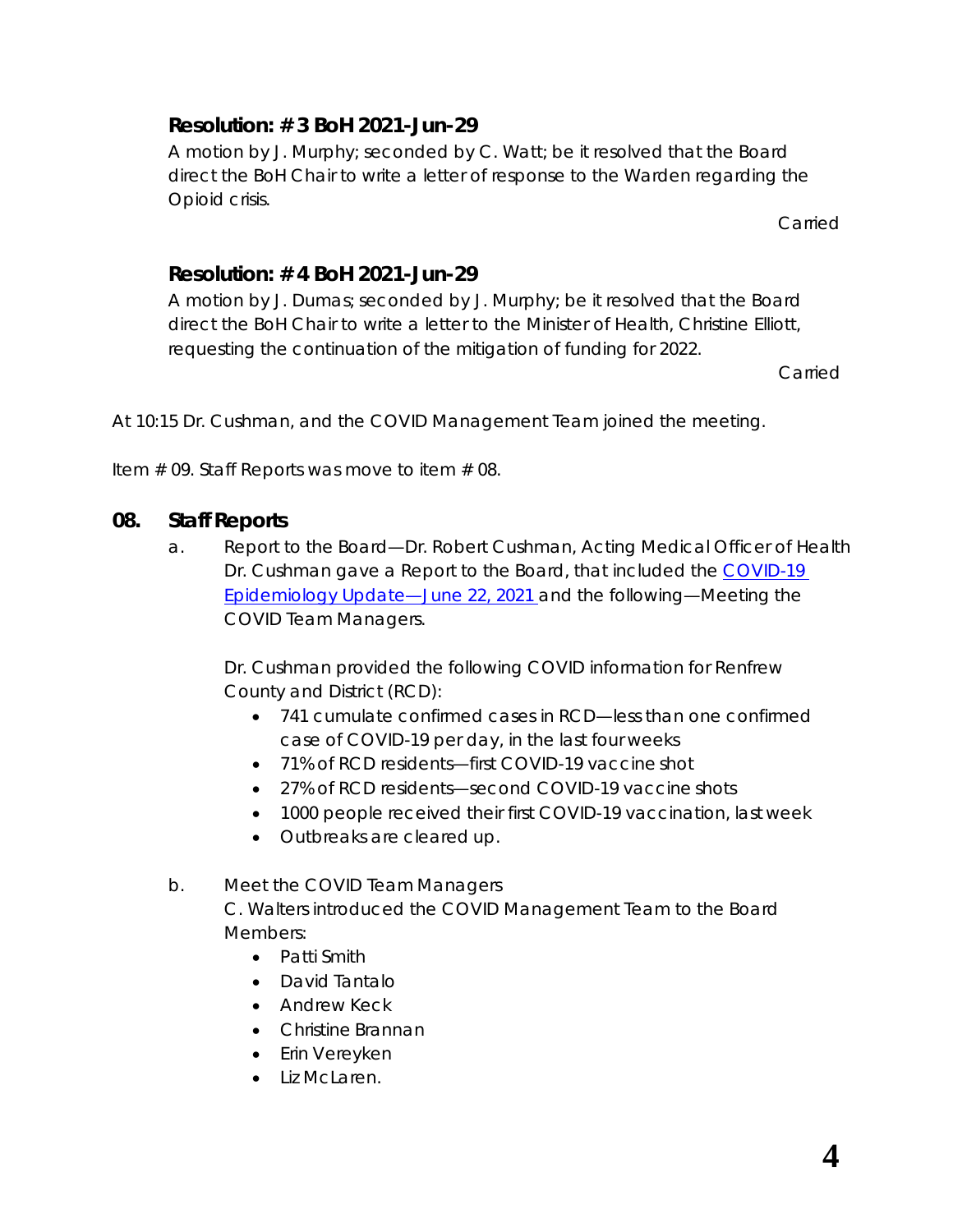The COVID Team Managers gave a short verbal update report of their jobs during COVID with a description of the changes in their responsibilities as a result of the pandemic.

The Chair and Board Members thanked the COVID Team Managers for all they have done to keep RCD safe during COVID-19 and for going above and beyond in their dedication to RCDHU, in carrying out new responsibilities, during the pandemic.

Dr. Cushman and the Chair thanked Carla Walters and Liz McLaren for their 35+ years of service, each, pending their imminent retirements from Renfrew County and District Health Unit.

#### **Resolution: # 5 BoH 2021-Jun-29**

A motion by J. M. du Manoir; seconded by C. Watt; be it resolved that the Board accept the Report to the Board from Dr. Robert Cushman, Acting Medical Officer of Health.

Carried

#### **Resolution: # 6 BoH 2021-Jun-29**

A motion by C. Reavie; seconded by P. Emon; be it resolved that the Board appoint Dr. Vera Etches or designate, as Acting Medical Officer of Health for Renfrew County and District Health Unit for any period up to and including December 31, 2021, when Dr. Robert Cushman, Acting Medical Officer of Health, may on occasion, be temporarily unavailable to act in this role, and further that this resolution be reviewed by our legal counsel to ensure consistency with our current service agreement with Ottawa Public Health.

Carried

- c. Non-COVID Related Program Updates—RCDHU Programs and Services During COVID-19 Pandemic The following document was presented by C. Walters and V. Benoit to the Board:
	- *[RCDHU Programs and Services During COVID-19](https://www.rcdhu.com/wp-content/uploads/2021/09/09.-c.-Non-COVID-Related-Program-Updates-RCDHU-Programs-and-Services-During-COVID-19-Pandemic.pdf) Pandemic*.

At 11:30 a.m., Tom Regan, Coordinator, Foundational Standards joined the meeting.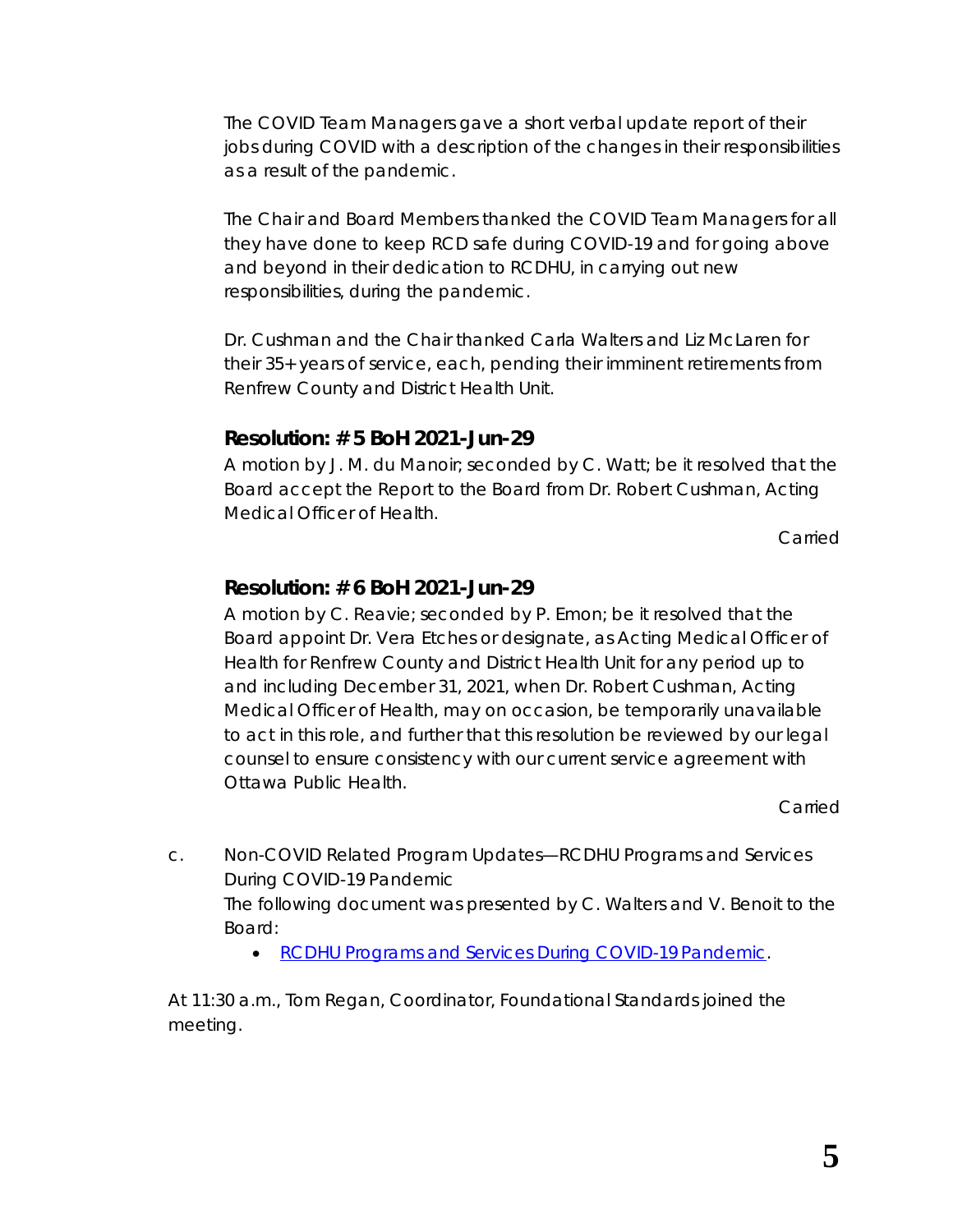- d. 2020 Corporate Operational and Risk Plan—Q4 Report to the Board T. Regan, presented the following Report to the Board:
	- *[2020 Corporate Operational and Risk Plan—Q4](https://www.rcdhu.com/wp-content/uploads/2021/09/09.-d.-2020-Corporate-Operational-Plan-Q4-Report.pdf) Report*.

### **Resolution: # 7 BoH 2021-Jun-29**

A motion by M. Donohue; seconded by J. Murphy; be it resolved that the Board accept the *Q4 Report 2020 Corporate Operational and Risk Plan*, as presented.

Carried

- e. 2021 Risk Management—Summary Report to RCDHU Board of Health with Risk Management Strategy & Process Toolkit
	- T. Regan continued his presentations to the Board:
		- *[2021 Risk Management—Summary Report to RCDHU Board of](https://www.rcdhu.com/wp-content/uploads/2021/09/09.-e.-2021-Risk-Management-Summary-Report-with-Toolkit.pdf)  [Health with Risk Management Strategy & Process](https://www.rcdhu.com/wp-content/uploads/2021/09/09.-e.-2021-Risk-Management-Summary-Report-with-Toolkit.pdf) Toolkit*.

A follow-up memo to the Board, identifying governance risks, will be forwarded to the Executive Committee, for action.

- f. 2021 Corporate Operational Plan with Risk Mitigation Strategies T. Regan completed the presentations to the Board with the following report:
	- *[2021 Corporate Operational Plan with Risk Mitigation](https://www.rcdhu.com/wp-content/uploads/2021/09/09.-f.-2021-Corporate-Operational-Plan-with-Risk-Mitigation-Strategies.pdf) Strategies*.

#### **Resolution: # 8 BoH 2020-Feb-25**

A motion by C. Reavie; seconded by C. Regier; be it resolved that the Board accept the 2021 Corporate Operational Plan, as presented.

Carried

At 11:57 a.m., Dr. Cushman, Dr. Foote, C. Walters, V. Benoit, T. Regan and the COVID Team Managers vacated the meeting.

#### **09. Board Committee Reports**

a. Executive

P. Emon, Executive Committee Chair, presented the following report to the Board:

• *[Executive Committee Board](https://www.rcdhu.com/wp-content/uploads/2021/09/08.-a.-Executive-Committee-RCDHU-Board-Report-for-2021-Jun-29-revised-with-working-hyperlinks.pdf) Report—2021-Jun-17*.

The Chair will circulate the motion to address the Opioid crisis, that came from the floor at the 2021 alPHa AGM & Conference.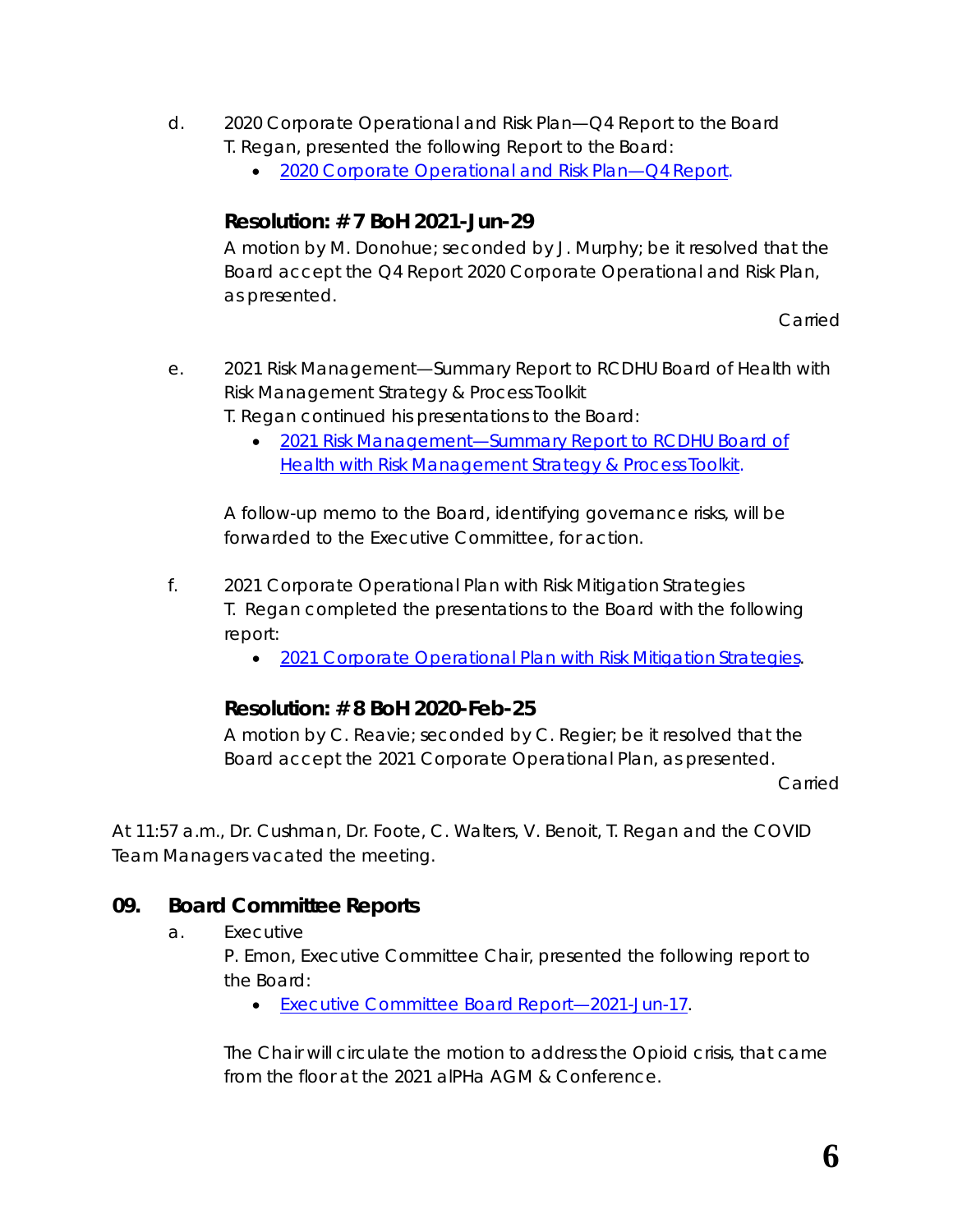## **Resolution: # 9 BoH 2021-Jun-29**

A motion by J. Murphy; seconded by P. Emon; be it resolved that Board accept the Executive Committee Board Report—2021-Jun-17, as presented.

Carried

#### **10. By-Laws**

There were no by-laws.

#### **11. New Business**

- a. Virtual Tour of 141 Lake Street—PowerPoint presentation Photos in the Virtual Tour PowerPoint presentation for the RCDHU Pembroke Office at 141 Lake Street, Pembroke, ON, included:
	- Floor Plan
	- Construction Phase
	- Street View—Main Entrance
	- Main Reception Area
	- Meeting Rooms—Board Room and Classroom
	- Main Open Staff Area—General Workspace with Modular **Workstations**
	- Dental Suite—Ontario Seniors Dental Care Program
	- Staff Kitchen/Lounge
	- Offices
	- Vaccine Cold Room with Refrigerators/Freezers
	- Corporate Services Department
	- Shipping and Receiving Area
	- Generator.

#### b. OIC—Ann Aikens

Ann Aikens was reappointed as a Member of the Board of Health for the Renfrew County and District Health Unit, for a period not to exceed two years, effective August 17, 2021.

#### c. OIC—Wilmer Matthews

Wilmer Matthews was reappointed as a Member of the Board of Health for the Renfrew County and District Health Unit, for a period not to exceed two years, effective September 8, 2021.

#### **12. Notice of Motion**

There was no notice of motion.